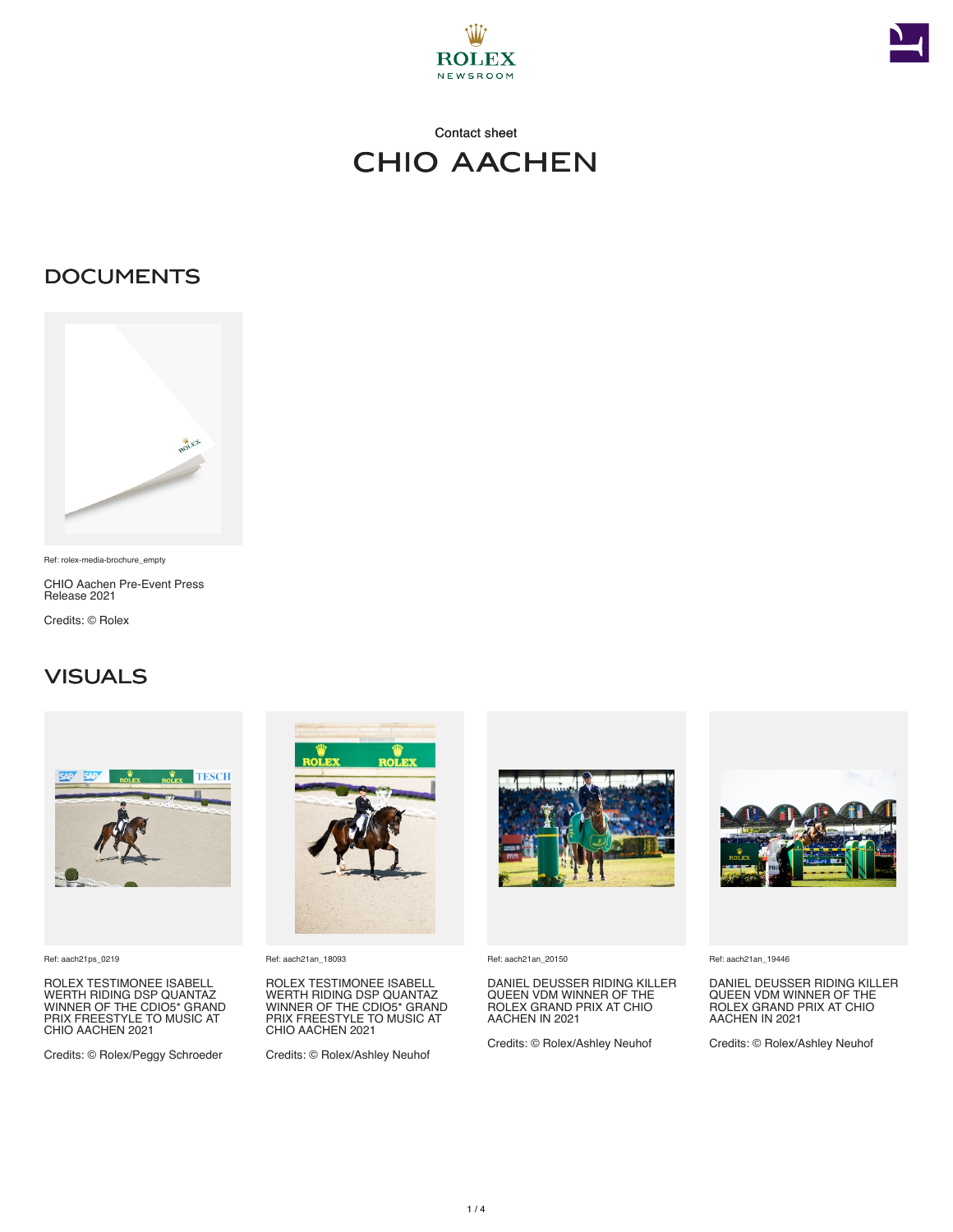

#### Contact sheet **CHIO AACHEN**







Ref: aach21an\_17696

ROLEX TESTIMONEE STEVE GUERDAT RIDING VENARD DE CERISY IN THE ROLEX GRAND PRIX AT CHIO AACHEN 2021

Credits: © Rolex/Ashley Neuhof

Ref: aach21an\_19463

ROLEX TESTIMONEE STEVE GUERDAT RIDING VENARD DE CERISY IN THE ROLEX GRAND PRIX AT CHIO AACHEN 2021

Credits: © Rolex/Ashley Neuhof



Ref: aach21ps\_0200

ROLEX TESTIMONEE SCOTT BRASH RIDING HELLO JEFFERSON IN THE ROLEX GRAND PRIX AT CHIO AACHEN 2021

Credits: © Rolex/Peggy Schroeder



Ref: aach21an\_19600

ROLEX TESTIMONEE SCOTT BRASH RIDING HELLO JEFFERSON IN THE ROLEX GRAND PRIX AT CHIO AACHEN 2021

Credits: © Rolex/Ashley Neuhof



Ref: aach21ps\_0168

ROLEX TESTIMONEE KEVIN STAUT RIDING TOLEDE DE MESCAM HARCOUR IN THE ROLEX GRAND PRIX AT CHIO AACHEN 2021

Credits: © Rolex/Peggy Schroeder



Ref: aach21an\_18305

ROLEX TESTIMONEE KEVIN STAUT RIDING TOLEDE DE MESCAM HARCOUR IN THE ROLEX GRAND PRIX AT CHIO AACHEN 2021

Credits: © Rolex/Ashley Neuhof



Ref: aach21an\_19367

ROLEX TESTIMONEE MARTIN FUCHS RIDING LEONE JEI IN THE ROLEX GRAND PRIX AT CHIO AACHEN 2021

Credits: © Rolex/Ashley Neuhof



Ref: aach21an\_15729

ROLEX TESTIMONEE ZARA TINDALL RIDING CLASS AFFAIR AT CHIO AACHEN IN 2021

Credits: © Rolex/Ashley Neuhof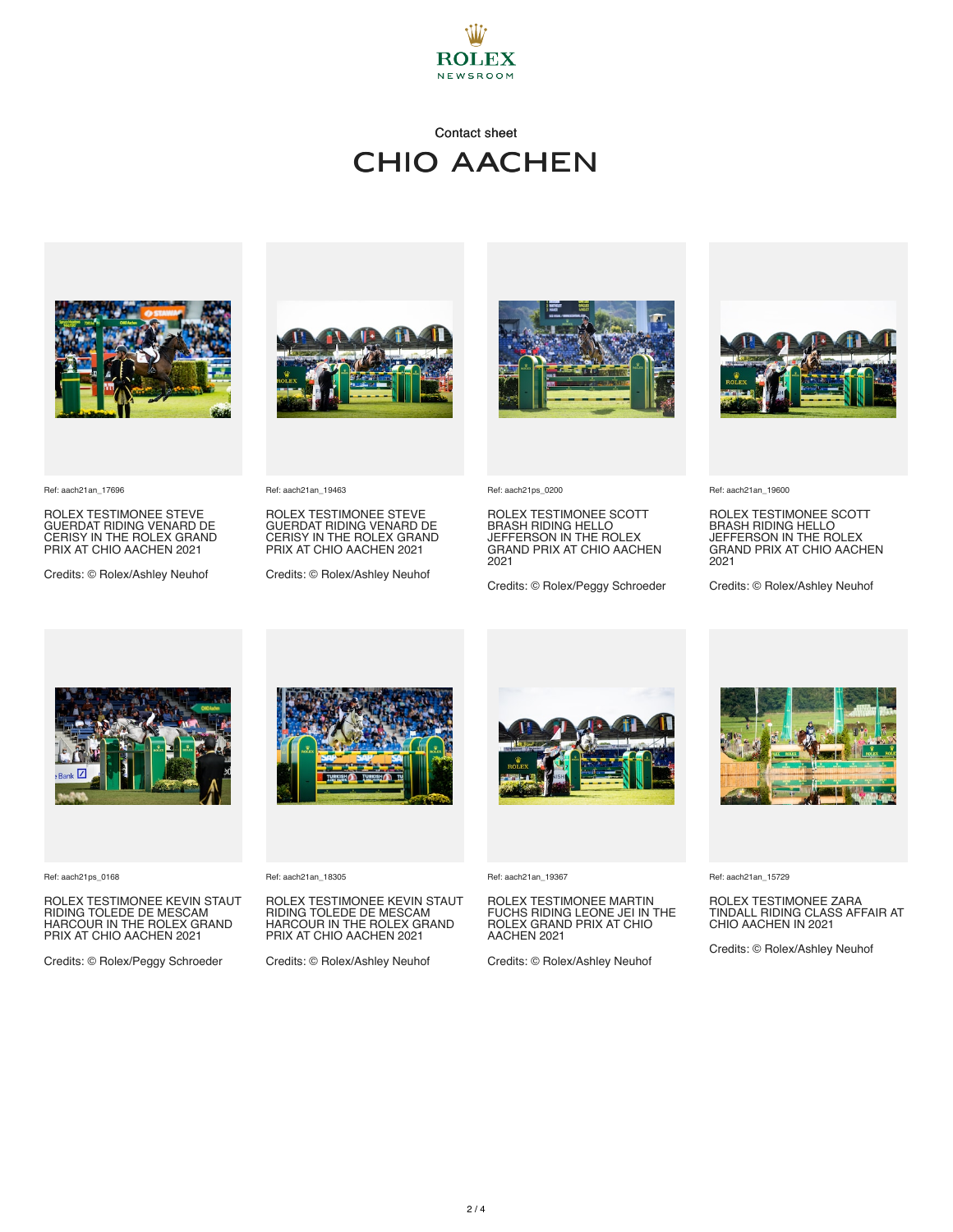

### Contact sheet **CHIO AACHEN**



Ref: aach21an\_15736

ROLEX TESTIMONEE ZARA TINDALL RIDING CLASS AFFAIR AT CHIO AACHEN IN 2021

Credits: © Rolex/Ashley Neuhof



Ref: aach21an\_15795

ROLEX TESTIMONEE ZARA TINDALL RIDING CLASS AFFAIR AT CHIO AACHEN IN 2021

Credits: © Rolex/Ashley Neuhof



Ref: aach21an\_15889

ROLEX TESTIMONEE STEVE GUERDAT AT CHIO AACHEN IN 2021

Credits: © Rolex/Ashley Neuhof



Ref: aach21an\_15945

ROLEX TESTIMONEE SCOTT BRASH RIDING HELLO VINCENT AT CHIO AACHEN IN 2021

Credits: © Rolex/Ashley Neuhof



Ref: aach21an\_15905

ROLEX TESTIMONEE STEVE GUERDAT RIDING MASERATI AT CHIO AACHEN IN 2021

Credits: © Rolex/Ashley Neuhof



Ref: aach21an\_16715

ROLEX TESTIMONEE BERTRAM ALLEN RIDING CASIANO AT CHIO AACHEN IN 2021

Credits: © Rolex/Ashley Neuhof



Ref: aach21ps\_0044

# ROLEX TESTIMONEE KEVIN STAUT RIDING VISCONTI DU TELMAN AT CHIO AACHEN IN 2021

Credits: © Rolex/Peggy Schroeder



Ref: aach21an\_10569

## ROLEX TESTIMONEE MARTIN FUCHS RIDING THE SINNER AT CHIO AACHEN IN 2021

Credits: © Rolex/Ashley Neuhof or Peggy Schroeder